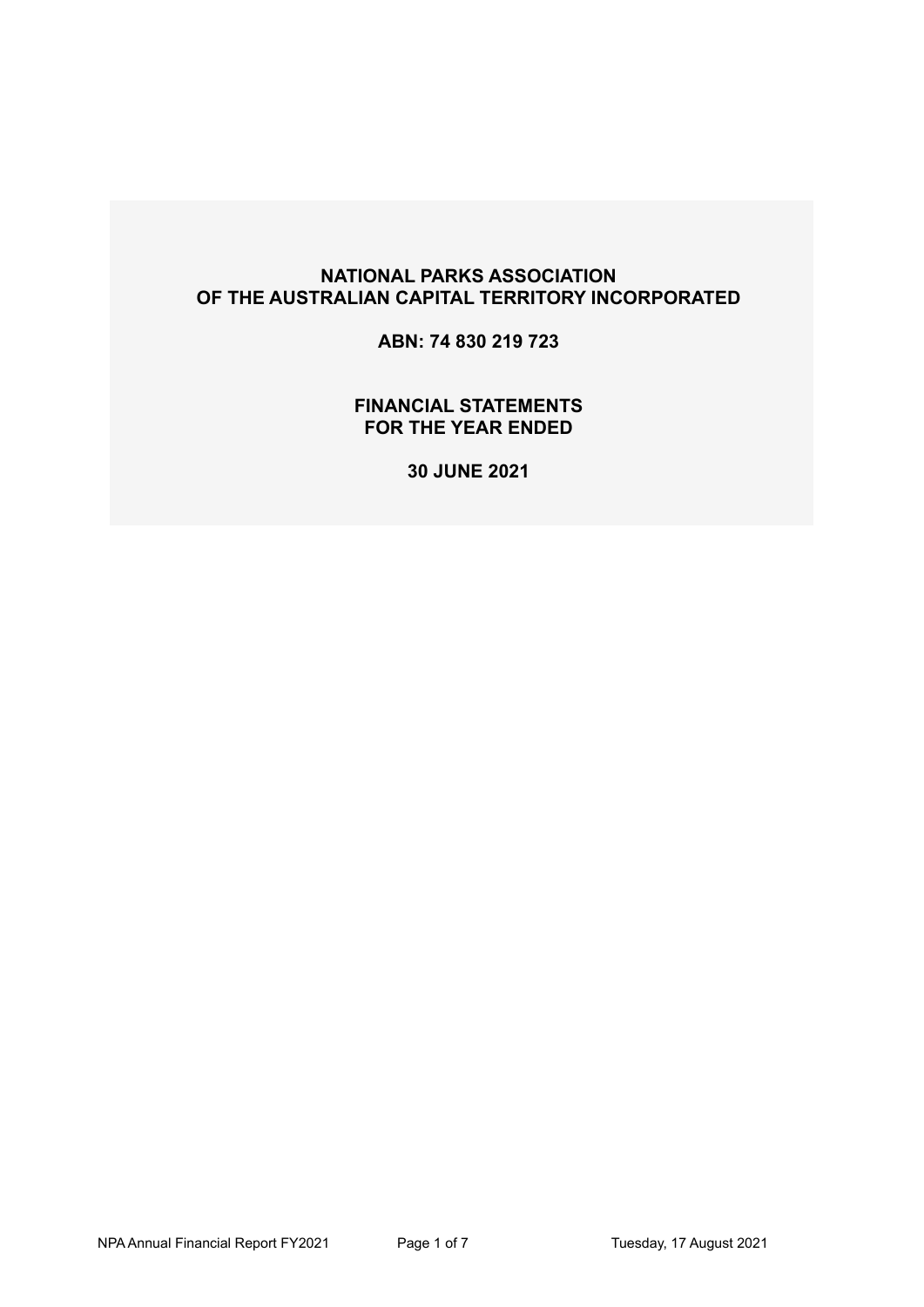### **REPORT BY MEMBERS OF THE COMMITTEE**

Your committee members hearby submit the financial statements of the National Parks Association of the Australian Capital Territory Inc (NPAACT) for the financial year ended 30 June 2021.

#### **COMMITTEE MEMBERS**

The names of the committee members at 30 June 2021 were:

| <b>Esther Gallant</b>  | (President)                |
|------------------------|----------------------------|
| Rod Griffiths          | (Immediate Past President) |
| Cynthia Burton         | (Vice President)           |
| Sonja Lenz             | (Secretary)                |
| Jan Gatenby            | (Treasurer)                |
| <b>Chris Emery</b>     | (Public Officer)           |
| Debbie Worner          | (Minutes Secretary)        |
| George Heinsohn        |                            |
| Kevin McCue            |                            |
| <b>Rosemary Hollow</b> |                            |
| Mike Bremers           |                            |
| <b>Stef De Montis</b>  |                            |
| Allan Sharp            |                            |
|                        |                            |

#### **Principal Activities**

The principal activities of the Association during the financial year were to promote National Parks and measures to protect flora, fauna, natural features and cultural heritage. These activities have included the provision of appropriate outdoor activities, meetings, field guides and other means of stimulating interest in, and appreciation and enjoyment of, such natural phenomena and cultural heritage.

#### **The principal place of business**

14/26 Barry Drive, Canberra ACT 2601.

#### **Significant Changes**

No significant change in the nature of these activities occurred during the year.

#### **Operating Result**

The operating result for the financial year was a loss of \$4,480 (FY20 was a loss of \$2,696). Total Equity at the end of the financial year was \$85,227 (FY20 was \$90,097).

Signed in accordance with a resolution of the Members of the Committee.

| <b>Esther Gallant</b> | President |
|-----------------------|-----------|
| Canberra,             | Aug 2021  |

Chris Emery A/Treasurer Canberra, Aug 2021

\_\_\_\_\_\_\_\_\_\_\_\_\_\_\_\_\_\_\_\_\_\_\_\_ \_\_\_\_\_\_\_\_\_\_\_\_\_\_\_\_\_\_\_\_\_\_\_\_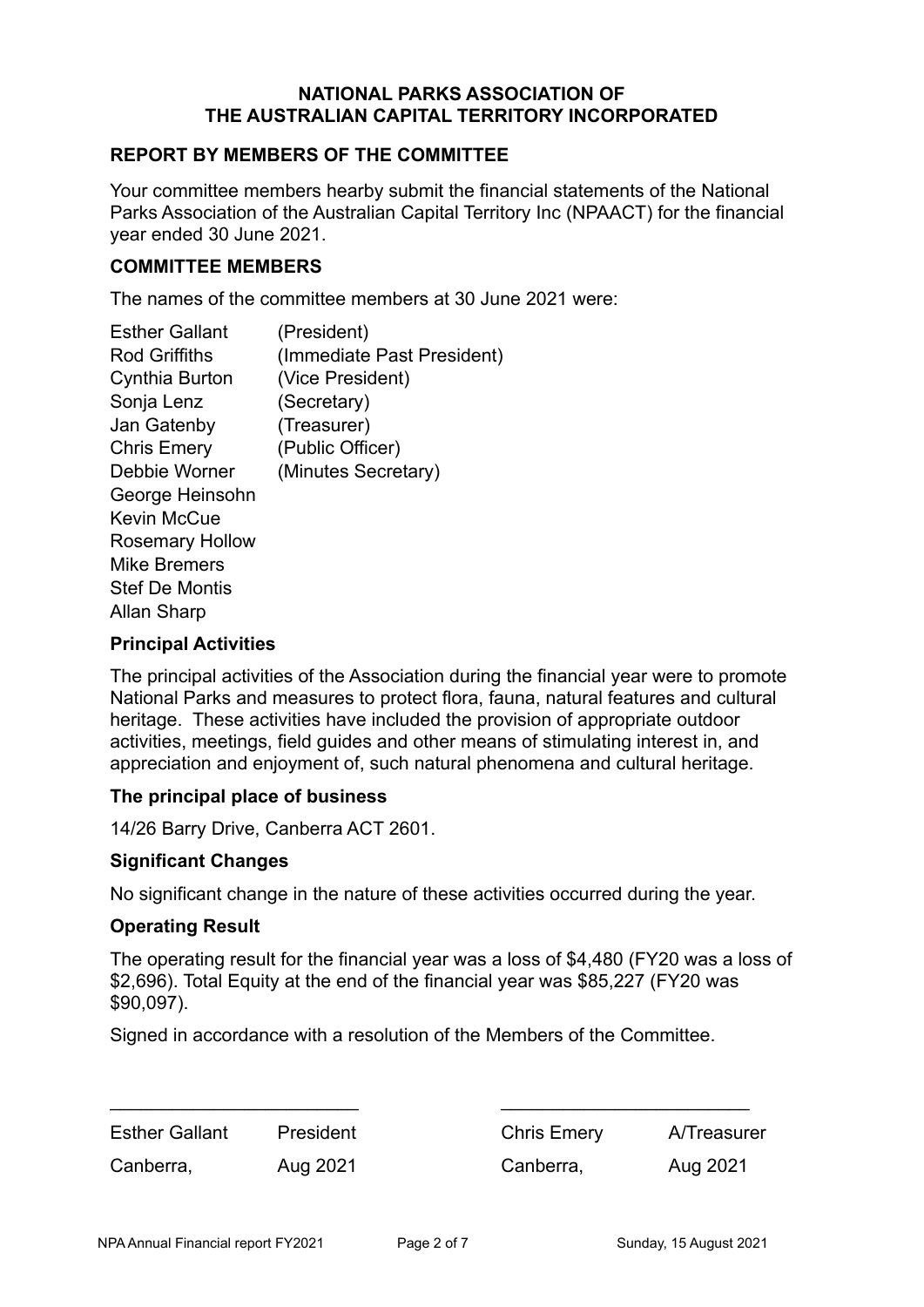#### **STATEMENT BY MEMBERS OF THE COMMITTEE FOR THE YEAR ENDED 30 JUNE 2021**

In the opinion of the Committee the financial statements as set out on pages 3 to 7

- 1. present fairly the financial position of the National Parks Association of the Australian Capital Territory Incorporated as at 30 June 2021 and its performance for the year ended on that date; and
- 2. at the date of this statement, there are reasonable grounds to believe that the National Parks Association of the Australian Capital Territory Incorporated will be able to pay its debts as and when they fall due.

This statement is made in accordance with a resolution of the Committee and is signed for and on behalf of the Committee by:

 $S$ *ignature* 

Name Esther Gallant Chris Emery **President A/Treasurer** 

Date 6 Aug 2021 **Aug 2021** Aug 2021

Canberra ACT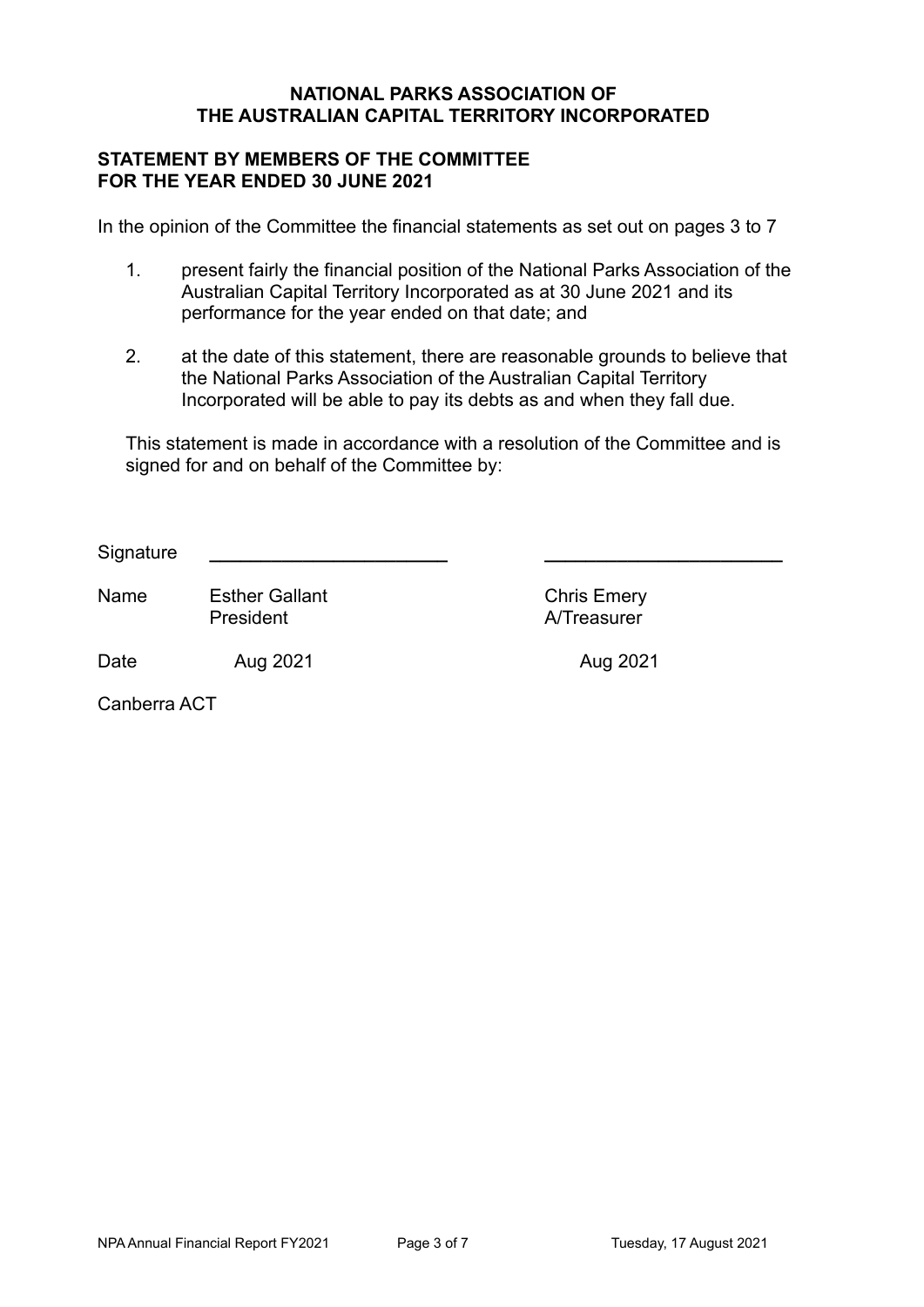#### **STATEMENT OF SIGNIFICANT ACCOUNTING POLICIES**

These financial statements are special purpose financial statements that have been prepared in accordance the requirements of the *Associations Incorporation Act 1991*.

The financial statements cover the National Parks Association of the Australian Capital Territory Incorporated (the Association) as an individual entity. The Association is an association incorporated in the Australian Capital Territory under the *Associations Incorporation Act 1991*.

The financial statements are prepared on an accruals basis and are based on historical costs. They do not take into account changing money values or current valuations of non-current assets. The accounting policies have been consistently applied unless otherwise stated.

The following is a summary of the material accounting policies adopted by the Association in the preparation of the financial statements.

#### (a) Income Tax

The Association has an ABN and is registered for GST. The Association has applied for and received endorsement from the Australian Tax Office as an Income Tax Exempt Charity. The Association is prescribed under the Income Tax Act as a Deductible Gift Recipient and therefore does not maintain a separate Public Account for gifts and donations.

(b) Non Current Assets

The depreciable amount of all non current assets are depreciated on a straight line basis commencing from the time the asset is held ready for use. The depreciation rate used for plant and equipment is 20%. Assets costing less than \$2,000 are expensed.

(c) Revenue

Grant and bequest income is recognised as revenue in the year to which the associated expenditure relates. Accordingly, grants and bequests received in the current year for expenditure in future years are treated as liabilities. Revenue from sale of goods is recognised upon the delivery of goods to customers. Interest revenue is recognised on a proportional basis taking into account the interest rates applicable to the financial assets.

(d) Inventories

Inventory has been valued at the lower of cost and net realisable value.

Bernard Morvell was appointed Treasurer at the August 2020 AGM and he handled the accounts from February to May 2021. Chris Emery maintained the accounts for the remainder of the year. Jan Gatenby was appointed Treasurer on 1 June 2021 but has yet to take over the accounts.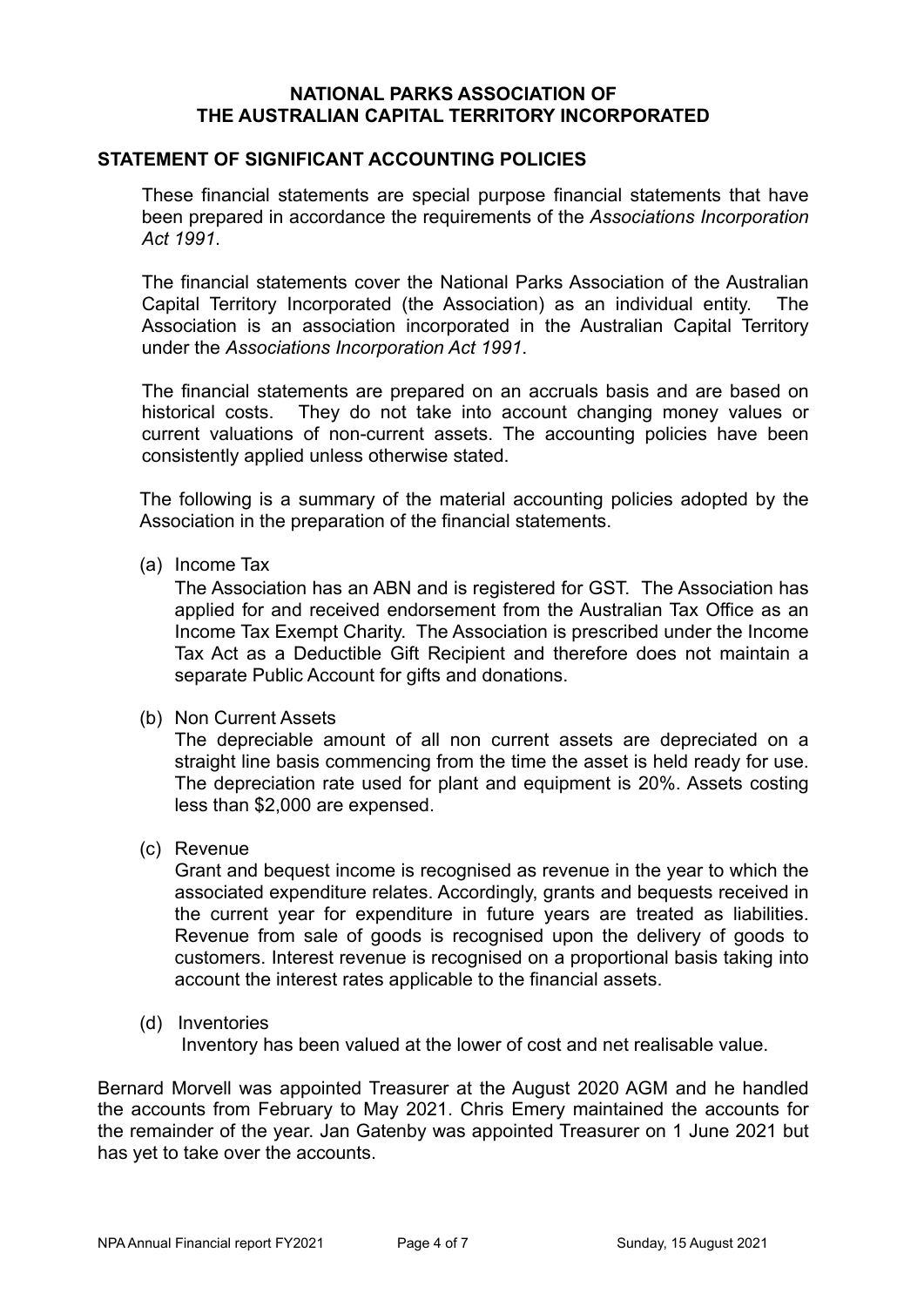#### **National Parks Assoc of the ACT Inc.**

GPO Box 544

Canberra ACT 2601

### **Balance Sheet [Last Year Analysis]**

#### **June 2021**

15/08/2021 4:32:26 PM

| Assets<br>Cash on Hand & At Bank<br>402.3%<br><b>Undeposited Funds</b><br>\$2,164.59<br>\$430.97<br>\$1,733.62<br>\$43,270.97<br>\$23,579.16<br><b>Bank Aust Community Access</b><br>\$19,691.81<br>119.7%<br>Cash Float - Volunteers<br>0.0%<br>\$60.00<br>\$60.00<br>\$0.00<br>Total Cash on Hand & At Bank<br>\$45,495.56<br>\$20,182.78<br>\$25,312.78<br>125.4%<br><b>Term Deposits</b><br>(17.9%)<br>Bank Aust TD 0.6% 12/01/21<br>\$219,560.03<br>\$267,492.64<br>-\$47,932.61<br><b>Total Term Deposits</b><br>-\$47,932.61<br>(17.9%)<br>\$219,560.03<br>\$267,492.64<br>Receivables<br><b>Trade Debtors</b><br>\$1,557.40<br>\$946.40<br>\$611.00<br>64.6%<br>\$1,557.40<br>\$946.40<br>64.6%<br><b>Total Receivables</b><br>\$611.00<br>Inventory<br>Inventory - Tree Guide<br>\$2,843.96<br>\$5,374.32<br>-\$2,530.36<br>$(47.1\%)$<br>Inventory - Bird Guide<br>\$4,328.62<br>\$1,648.81<br>\$2,679.81<br>162.5%<br>Inventory - Orchid Guide<br>\$6,702.67<br>$-$1,940.25$<br>\$8,642.92<br>Inventory - Eyes or No Eyes<br>\$469.81<br>\$469.81<br>\$0.00<br>$0.0\%$<br>Inventory - Namadgi Book<br>\$6,725.82<br>\$7,187.63<br>-\$461.81<br>$(6.4\%)$<br>Inventory - Reptile & Frog<br>\$6,869.14<br>\$7,496.13<br>$-$ \$626.99<br>$(8.4\%)$<br>Inventory - Butterfly Guide<br>\$6,428.29<br>\$8,152.09<br>$-$1,723.80$<br>(21.1%)<br><b>Total Inventory</b><br>\$34,368.31<br>\$38,971.71<br>-\$4,603.40<br>(11.8%)<br><b>Fixed Assets</b><br><b>Equipment at Cost</b><br>\$9,820.93<br>\$0.00<br>0.0%<br>\$9,820.93<br>$-$8.029.54$<br>0.0%<br><b>Equipment Accum Depn</b><br>$-$8,029.54$<br>\$0.00<br><b>Total Fixed Assets</b><br>\$1,791.39<br>\$0.00<br>0.0%<br>\$1,791.39<br>Intangible Assets<br>New Bird Book<br>-\$703.96<br>\$0.00<br>-\$703.96<br><b>NA</b><br>0.0%<br>New Tree Book<br>$-$23.00$<br>$-$ \$23.00<br>\$0.00<br><b>Total Assets</b><br>\$302,045.73<br>\$329,361.92<br>-\$27,316.19<br>$(8.3\%)$<br>Liabilities<br><b>GST liability</b><br>$-$2,174.67$<br>$-$ \$2,012.62<br>$-$162.05$<br>$(8.1\%)$<br>Accrued expenses<br>\$760.00<br>\$760.00<br>\$0.00<br>0.0%<br>\$4.90<br>\$4.90<br>\$0.00<br>0.0%<br>Overpayments<br>Unearnt Income<br>\$40.00<br>Subscriptions in advance 2yrs<br>\$0.00<br>-\$40.00<br>Heritage Grant 2015<br>\$940.30<br>\$940.30<br>\$0.00<br>$0.0\%$<br><b>Charles Bubb Memorial Fund</b><br>\$220,252.04<br>-\$4,603.74<br>\$215,648.30<br>$(2.1\%)$<br>2019 Volunteer Grant<br>\$779.55<br>\$779.55<br>0.0%<br>\$0.00<br>2019 Environment Grant<br>\$470.42<br>\$18,501.19<br>-\$18,030.77<br>(97.5%)<br><b>Total Unearnt Income</b><br>\$217,838.57<br>$(9.4\%)$<br>\$240,513.08<br>-\$22,674.51<br><b>Total Liabilities</b><br>$(9.5\%)$<br>\$216,428.80<br>\$239,265.36<br>-\$22,836.56<br><b>Net Assets</b><br>\$85,616.93<br>\$90,096.56<br>-\$4,479.63<br>Equity<br>$(2.9\%)$<br><b>Retained Earnings</b><br>\$90,096.56<br>\$92,792.19<br>-\$2,695.63<br><b>Current Year Earnings</b><br>-\$4,479.63<br>-\$2,695.63<br>-\$1,784.00<br>(66.2%)<br>$-$4,479.63$<br>$(5.0\%)$<br><b>Total Equity</b><br>\$85,616.93<br>\$90,096.56 | <b>This Year</b> | <b>Last Year</b> | \$ Difference | % Difference |
|---------------------------------------------------------------------------------------------------------------------------------------------------------------------------------------------------------------------------------------------------------------------------------------------------------------------------------------------------------------------------------------------------------------------------------------------------------------------------------------------------------------------------------------------------------------------------------------------------------------------------------------------------------------------------------------------------------------------------------------------------------------------------------------------------------------------------------------------------------------------------------------------------------------------------------------------------------------------------------------------------------------------------------------------------------------------------------------------------------------------------------------------------------------------------------------------------------------------------------------------------------------------------------------------------------------------------------------------------------------------------------------------------------------------------------------------------------------------------------------------------------------------------------------------------------------------------------------------------------------------------------------------------------------------------------------------------------------------------------------------------------------------------------------------------------------------------------------------------------------------------------------------------------------------------------------------------------------------------------------------------------------------------------------------------------------------------------------------------------------------------------------------------------------------------------------------------------------------------------------------------------------------------------------------------------------------------------------------------------------------------------------------------------------------------------------------------------------------------------------------------------------------------------------------------------------------------------------------------------------------------------------------------------------------------------------------------------------------------------------------------------------------------------------------------------------------------------------------------------------------------------------------------------------------------------------------------------------------------------------------------------------------------------------------------------------------------------------------------------------|------------------|------------------|---------------|--------------|
|                                                                                                                                                                                                                                                                                                                                                                                                                                                                                                                                                                                                                                                                                                                                                                                                                                                                                                                                                                                                                                                                                                                                                                                                                                                                                                                                                                                                                                                                                                                                                                                                                                                                                                                                                                                                                                                                                                                                                                                                                                                                                                                                                                                                                                                                                                                                                                                                                                                                                                                                                                                                                                                                                                                                                                                                                                                                                                                                                                                                                                                                                                               |                  |                  |               |              |
|                                                                                                                                                                                                                                                                                                                                                                                                                                                                                                                                                                                                                                                                                                                                                                                                                                                                                                                                                                                                                                                                                                                                                                                                                                                                                                                                                                                                                                                                                                                                                                                                                                                                                                                                                                                                                                                                                                                                                                                                                                                                                                                                                                                                                                                                                                                                                                                                                                                                                                                                                                                                                                                                                                                                                                                                                                                                                                                                                                                                                                                                                                               |                  |                  |               |              |
|                                                                                                                                                                                                                                                                                                                                                                                                                                                                                                                                                                                                                                                                                                                                                                                                                                                                                                                                                                                                                                                                                                                                                                                                                                                                                                                                                                                                                                                                                                                                                                                                                                                                                                                                                                                                                                                                                                                                                                                                                                                                                                                                                                                                                                                                                                                                                                                                                                                                                                                                                                                                                                                                                                                                                                                                                                                                                                                                                                                                                                                                                                               |                  |                  |               |              |
|                                                                                                                                                                                                                                                                                                                                                                                                                                                                                                                                                                                                                                                                                                                                                                                                                                                                                                                                                                                                                                                                                                                                                                                                                                                                                                                                                                                                                                                                                                                                                                                                                                                                                                                                                                                                                                                                                                                                                                                                                                                                                                                                                                                                                                                                                                                                                                                                                                                                                                                                                                                                                                                                                                                                                                                                                                                                                                                                                                                                                                                                                                               |                  |                  |               |              |
|                                                                                                                                                                                                                                                                                                                                                                                                                                                                                                                                                                                                                                                                                                                                                                                                                                                                                                                                                                                                                                                                                                                                                                                                                                                                                                                                                                                                                                                                                                                                                                                                                                                                                                                                                                                                                                                                                                                                                                                                                                                                                                                                                                                                                                                                                                                                                                                                                                                                                                                                                                                                                                                                                                                                                                                                                                                                                                                                                                                                                                                                                                               |                  |                  |               |              |
|                                                                                                                                                                                                                                                                                                                                                                                                                                                                                                                                                                                                                                                                                                                                                                                                                                                                                                                                                                                                                                                                                                                                                                                                                                                                                                                                                                                                                                                                                                                                                                                                                                                                                                                                                                                                                                                                                                                                                                                                                                                                                                                                                                                                                                                                                                                                                                                                                                                                                                                                                                                                                                                                                                                                                                                                                                                                                                                                                                                                                                                                                                               |                  |                  |               |              |
|                                                                                                                                                                                                                                                                                                                                                                                                                                                                                                                                                                                                                                                                                                                                                                                                                                                                                                                                                                                                                                                                                                                                                                                                                                                                                                                                                                                                                                                                                                                                                                                                                                                                                                                                                                                                                                                                                                                                                                                                                                                                                                                                                                                                                                                                                                                                                                                                                                                                                                                                                                                                                                                                                                                                                                                                                                                                                                                                                                                                                                                                                                               |                  |                  |               |              |
|                                                                                                                                                                                                                                                                                                                                                                                                                                                                                                                                                                                                                                                                                                                                                                                                                                                                                                                                                                                                                                                                                                                                                                                                                                                                                                                                                                                                                                                                                                                                                                                                                                                                                                                                                                                                                                                                                                                                                                                                                                                                                                                                                                                                                                                                                                                                                                                                                                                                                                                                                                                                                                                                                                                                                                                                                                                                                                                                                                                                                                                                                                               |                  |                  |               |              |
|                                                                                                                                                                                                                                                                                                                                                                                                                                                                                                                                                                                                                                                                                                                                                                                                                                                                                                                                                                                                                                                                                                                                                                                                                                                                                                                                                                                                                                                                                                                                                                                                                                                                                                                                                                                                                                                                                                                                                                                                                                                                                                                                                                                                                                                                                                                                                                                                                                                                                                                                                                                                                                                                                                                                                                                                                                                                                                                                                                                                                                                                                                               |                  |                  |               |              |
|                                                                                                                                                                                                                                                                                                                                                                                                                                                                                                                                                                                                                                                                                                                                                                                                                                                                                                                                                                                                                                                                                                                                                                                                                                                                                                                                                                                                                                                                                                                                                                                                                                                                                                                                                                                                                                                                                                                                                                                                                                                                                                                                                                                                                                                                                                                                                                                                                                                                                                                                                                                                                                                                                                                                                                                                                                                                                                                                                                                                                                                                                                               |                  |                  |               |              |
|                                                                                                                                                                                                                                                                                                                                                                                                                                                                                                                                                                                                                                                                                                                                                                                                                                                                                                                                                                                                                                                                                                                                                                                                                                                                                                                                                                                                                                                                                                                                                                                                                                                                                                                                                                                                                                                                                                                                                                                                                                                                                                                                                                                                                                                                                                                                                                                                                                                                                                                                                                                                                                                                                                                                                                                                                                                                                                                                                                                                                                                                                                               |                  |                  |               |              |
|                                                                                                                                                                                                                                                                                                                                                                                                                                                                                                                                                                                                                                                                                                                                                                                                                                                                                                                                                                                                                                                                                                                                                                                                                                                                                                                                                                                                                                                                                                                                                                                                                                                                                                                                                                                                                                                                                                                                                                                                                                                                                                                                                                                                                                                                                                                                                                                                                                                                                                                                                                                                                                                                                                                                                                                                                                                                                                                                                                                                                                                                                                               |                  |                  |               |              |
|                                                                                                                                                                                                                                                                                                                                                                                                                                                                                                                                                                                                                                                                                                                                                                                                                                                                                                                                                                                                                                                                                                                                                                                                                                                                                                                                                                                                                                                                                                                                                                                                                                                                                                                                                                                                                                                                                                                                                                                                                                                                                                                                                                                                                                                                                                                                                                                                                                                                                                                                                                                                                                                                                                                                                                                                                                                                                                                                                                                                                                                                                                               |                  |                  |               |              |
|                                                                                                                                                                                                                                                                                                                                                                                                                                                                                                                                                                                                                                                                                                                                                                                                                                                                                                                                                                                                                                                                                                                                                                                                                                                                                                                                                                                                                                                                                                                                                                                                                                                                                                                                                                                                                                                                                                                                                                                                                                                                                                                                                                                                                                                                                                                                                                                                                                                                                                                                                                                                                                                                                                                                                                                                                                                                                                                                                                                                                                                                                                               |                  |                  |               |              |
|                                                                                                                                                                                                                                                                                                                                                                                                                                                                                                                                                                                                                                                                                                                                                                                                                                                                                                                                                                                                                                                                                                                                                                                                                                                                                                                                                                                                                                                                                                                                                                                                                                                                                                                                                                                                                                                                                                                                                                                                                                                                                                                                                                                                                                                                                                                                                                                                                                                                                                                                                                                                                                                                                                                                                                                                                                                                                                                                                                                                                                                                                                               |                  |                  |               |              |
|                                                                                                                                                                                                                                                                                                                                                                                                                                                                                                                                                                                                                                                                                                                                                                                                                                                                                                                                                                                                                                                                                                                                                                                                                                                                                                                                                                                                                                                                                                                                                                                                                                                                                                                                                                                                                                                                                                                                                                                                                                                                                                                                                                                                                                                                                                                                                                                                                                                                                                                                                                                                                                                                                                                                                                                                                                                                                                                                                                                                                                                                                                               |                  |                  |               | (22.4%)      |
|                                                                                                                                                                                                                                                                                                                                                                                                                                                                                                                                                                                                                                                                                                                                                                                                                                                                                                                                                                                                                                                                                                                                                                                                                                                                                                                                                                                                                                                                                                                                                                                                                                                                                                                                                                                                                                                                                                                                                                                                                                                                                                                                                                                                                                                                                                                                                                                                                                                                                                                                                                                                                                                                                                                                                                                                                                                                                                                                                                                                                                                                                                               |                  |                  |               |              |
|                                                                                                                                                                                                                                                                                                                                                                                                                                                                                                                                                                                                                                                                                                                                                                                                                                                                                                                                                                                                                                                                                                                                                                                                                                                                                                                                                                                                                                                                                                                                                                                                                                                                                                                                                                                                                                                                                                                                                                                                                                                                                                                                                                                                                                                                                                                                                                                                                                                                                                                                                                                                                                                                                                                                                                                                                                                                                                                                                                                                                                                                                                               |                  |                  |               |              |
|                                                                                                                                                                                                                                                                                                                                                                                                                                                                                                                                                                                                                                                                                                                                                                                                                                                                                                                                                                                                                                                                                                                                                                                                                                                                                                                                                                                                                                                                                                                                                                                                                                                                                                                                                                                                                                                                                                                                                                                                                                                                                                                                                                                                                                                                                                                                                                                                                                                                                                                                                                                                                                                                                                                                                                                                                                                                                                                                                                                                                                                                                                               |                  |                  |               |              |
|                                                                                                                                                                                                                                                                                                                                                                                                                                                                                                                                                                                                                                                                                                                                                                                                                                                                                                                                                                                                                                                                                                                                                                                                                                                                                                                                                                                                                                                                                                                                                                                                                                                                                                                                                                                                                                                                                                                                                                                                                                                                                                                                                                                                                                                                                                                                                                                                                                                                                                                                                                                                                                                                                                                                                                                                                                                                                                                                                                                                                                                                                                               |                  |                  |               |              |
|                                                                                                                                                                                                                                                                                                                                                                                                                                                                                                                                                                                                                                                                                                                                                                                                                                                                                                                                                                                                                                                                                                                                                                                                                                                                                                                                                                                                                                                                                                                                                                                                                                                                                                                                                                                                                                                                                                                                                                                                                                                                                                                                                                                                                                                                                                                                                                                                                                                                                                                                                                                                                                                                                                                                                                                                                                                                                                                                                                                                                                                                                                               |                  |                  |               |              |
|                                                                                                                                                                                                                                                                                                                                                                                                                                                                                                                                                                                                                                                                                                                                                                                                                                                                                                                                                                                                                                                                                                                                                                                                                                                                                                                                                                                                                                                                                                                                                                                                                                                                                                                                                                                                                                                                                                                                                                                                                                                                                                                                                                                                                                                                                                                                                                                                                                                                                                                                                                                                                                                                                                                                                                                                                                                                                                                                                                                                                                                                                                               |                  |                  |               |              |
|                                                                                                                                                                                                                                                                                                                                                                                                                                                                                                                                                                                                                                                                                                                                                                                                                                                                                                                                                                                                                                                                                                                                                                                                                                                                                                                                                                                                                                                                                                                                                                                                                                                                                                                                                                                                                                                                                                                                                                                                                                                                                                                                                                                                                                                                                                                                                                                                                                                                                                                                                                                                                                                                                                                                                                                                                                                                                                                                                                                                                                                                                                               |                  |                  |               |              |
|                                                                                                                                                                                                                                                                                                                                                                                                                                                                                                                                                                                                                                                                                                                                                                                                                                                                                                                                                                                                                                                                                                                                                                                                                                                                                                                                                                                                                                                                                                                                                                                                                                                                                                                                                                                                                                                                                                                                                                                                                                                                                                                                                                                                                                                                                                                                                                                                                                                                                                                                                                                                                                                                                                                                                                                                                                                                                                                                                                                                                                                                                                               |                  |                  |               |              |
|                                                                                                                                                                                                                                                                                                                                                                                                                                                                                                                                                                                                                                                                                                                                                                                                                                                                                                                                                                                                                                                                                                                                                                                                                                                                                                                                                                                                                                                                                                                                                                                                                                                                                                                                                                                                                                                                                                                                                                                                                                                                                                                                                                                                                                                                                                                                                                                                                                                                                                                                                                                                                                                                                                                                                                                                                                                                                                                                                                                                                                                                                                               |                  |                  |               |              |
|                                                                                                                                                                                                                                                                                                                                                                                                                                                                                                                                                                                                                                                                                                                                                                                                                                                                                                                                                                                                                                                                                                                                                                                                                                                                                                                                                                                                                                                                                                                                                                                                                                                                                                                                                                                                                                                                                                                                                                                                                                                                                                                                                                                                                                                                                                                                                                                                                                                                                                                                                                                                                                                                                                                                                                                                                                                                                                                                                                                                                                                                                                               |                  |                  |               |              |
|                                                                                                                                                                                                                                                                                                                                                                                                                                                                                                                                                                                                                                                                                                                                                                                                                                                                                                                                                                                                                                                                                                                                                                                                                                                                                                                                                                                                                                                                                                                                                                                                                                                                                                                                                                                                                                                                                                                                                                                                                                                                                                                                                                                                                                                                                                                                                                                                                                                                                                                                                                                                                                                                                                                                                                                                                                                                                                                                                                                                                                                                                                               |                  |                  |               |              |
|                                                                                                                                                                                                                                                                                                                                                                                                                                                                                                                                                                                                                                                                                                                                                                                                                                                                                                                                                                                                                                                                                                                                                                                                                                                                                                                                                                                                                                                                                                                                                                                                                                                                                                                                                                                                                                                                                                                                                                                                                                                                                                                                                                                                                                                                                                                                                                                                                                                                                                                                                                                                                                                                                                                                                                                                                                                                                                                                                                                                                                                                                                               |                  |                  |               |              |
|                                                                                                                                                                                                                                                                                                                                                                                                                                                                                                                                                                                                                                                                                                                                                                                                                                                                                                                                                                                                                                                                                                                                                                                                                                                                                                                                                                                                                                                                                                                                                                                                                                                                                                                                                                                                                                                                                                                                                                                                                                                                                                                                                                                                                                                                                                                                                                                                                                                                                                                                                                                                                                                                                                                                                                                                                                                                                                                                                                                                                                                                                                               |                  |                  |               |              |
|                                                                                                                                                                                                                                                                                                                                                                                                                                                                                                                                                                                                                                                                                                                                                                                                                                                                                                                                                                                                                                                                                                                                                                                                                                                                                                                                                                                                                                                                                                                                                                                                                                                                                                                                                                                                                                                                                                                                                                                                                                                                                                                                                                                                                                                                                                                                                                                                                                                                                                                                                                                                                                                                                                                                                                                                                                                                                                                                                                                                                                                                                                               |                  |                  |               |              |
|                                                                                                                                                                                                                                                                                                                                                                                                                                                                                                                                                                                                                                                                                                                                                                                                                                                                                                                                                                                                                                                                                                                                                                                                                                                                                                                                                                                                                                                                                                                                                                                                                                                                                                                                                                                                                                                                                                                                                                                                                                                                                                                                                                                                                                                                                                                                                                                                                                                                                                                                                                                                                                                                                                                                                                                                                                                                                                                                                                                                                                                                                                               |                  |                  |               |              |
|                                                                                                                                                                                                                                                                                                                                                                                                                                                                                                                                                                                                                                                                                                                                                                                                                                                                                                                                                                                                                                                                                                                                                                                                                                                                                                                                                                                                                                                                                                                                                                                                                                                                                                                                                                                                                                                                                                                                                                                                                                                                                                                                                                                                                                                                                                                                                                                                                                                                                                                                                                                                                                                                                                                                                                                                                                                                                                                                                                                                                                                                                                               |                  |                  |               |              |
|                                                                                                                                                                                                                                                                                                                                                                                                                                                                                                                                                                                                                                                                                                                                                                                                                                                                                                                                                                                                                                                                                                                                                                                                                                                                                                                                                                                                                                                                                                                                                                                                                                                                                                                                                                                                                                                                                                                                                                                                                                                                                                                                                                                                                                                                                                                                                                                                                                                                                                                                                                                                                                                                                                                                                                                                                                                                                                                                                                                                                                                                                                               |                  |                  |               |              |
|                                                                                                                                                                                                                                                                                                                                                                                                                                                                                                                                                                                                                                                                                                                                                                                                                                                                                                                                                                                                                                                                                                                                                                                                                                                                                                                                                                                                                                                                                                                                                                                                                                                                                                                                                                                                                                                                                                                                                                                                                                                                                                                                                                                                                                                                                                                                                                                                                                                                                                                                                                                                                                                                                                                                                                                                                                                                                                                                                                                                                                                                                                               |                  |                  |               |              |
|                                                                                                                                                                                                                                                                                                                                                                                                                                                                                                                                                                                                                                                                                                                                                                                                                                                                                                                                                                                                                                                                                                                                                                                                                                                                                                                                                                                                                                                                                                                                                                                                                                                                                                                                                                                                                                                                                                                                                                                                                                                                                                                                                                                                                                                                                                                                                                                                                                                                                                                                                                                                                                                                                                                                                                                                                                                                                                                                                                                                                                                                                                               |                  |                  |               | $(100.0\%)$  |
|                                                                                                                                                                                                                                                                                                                                                                                                                                                                                                                                                                                                                                                                                                                                                                                                                                                                                                                                                                                                                                                                                                                                                                                                                                                                                                                                                                                                                                                                                                                                                                                                                                                                                                                                                                                                                                                                                                                                                                                                                                                                                                                                                                                                                                                                                                                                                                                                                                                                                                                                                                                                                                                                                                                                                                                                                                                                                                                                                                                                                                                                                                               |                  |                  |               |              |
|                                                                                                                                                                                                                                                                                                                                                                                                                                                                                                                                                                                                                                                                                                                                                                                                                                                                                                                                                                                                                                                                                                                                                                                                                                                                                                                                                                                                                                                                                                                                                                                                                                                                                                                                                                                                                                                                                                                                                                                                                                                                                                                                                                                                                                                                                                                                                                                                                                                                                                                                                                                                                                                                                                                                                                                                                                                                                                                                                                                                                                                                                                               |                  |                  |               |              |
|                                                                                                                                                                                                                                                                                                                                                                                                                                                                                                                                                                                                                                                                                                                                                                                                                                                                                                                                                                                                                                                                                                                                                                                                                                                                                                                                                                                                                                                                                                                                                                                                                                                                                                                                                                                                                                                                                                                                                                                                                                                                                                                                                                                                                                                                                                                                                                                                                                                                                                                                                                                                                                                                                                                                                                                                                                                                                                                                                                                                                                                                                                               |                  |                  |               |              |
|                                                                                                                                                                                                                                                                                                                                                                                                                                                                                                                                                                                                                                                                                                                                                                                                                                                                                                                                                                                                                                                                                                                                                                                                                                                                                                                                                                                                                                                                                                                                                                                                                                                                                                                                                                                                                                                                                                                                                                                                                                                                                                                                                                                                                                                                                                                                                                                                                                                                                                                                                                                                                                                                                                                                                                                                                                                                                                                                                                                                                                                                                                               |                  |                  |               |              |
|                                                                                                                                                                                                                                                                                                                                                                                                                                                                                                                                                                                                                                                                                                                                                                                                                                                                                                                                                                                                                                                                                                                                                                                                                                                                                                                                                                                                                                                                                                                                                                                                                                                                                                                                                                                                                                                                                                                                                                                                                                                                                                                                                                                                                                                                                                                                                                                                                                                                                                                                                                                                                                                                                                                                                                                                                                                                                                                                                                                                                                                                                                               |                  |                  |               |              |
|                                                                                                                                                                                                                                                                                                                                                                                                                                                                                                                                                                                                                                                                                                                                                                                                                                                                                                                                                                                                                                                                                                                                                                                                                                                                                                                                                                                                                                                                                                                                                                                                                                                                                                                                                                                                                                                                                                                                                                                                                                                                                                                                                                                                                                                                                                                                                                                                                                                                                                                                                                                                                                                                                                                                                                                                                                                                                                                                                                                                                                                                                                               |                  |                  |               |              |
|                                                                                                                                                                                                                                                                                                                                                                                                                                                                                                                                                                                                                                                                                                                                                                                                                                                                                                                                                                                                                                                                                                                                                                                                                                                                                                                                                                                                                                                                                                                                                                                                                                                                                                                                                                                                                                                                                                                                                                                                                                                                                                                                                                                                                                                                                                                                                                                                                                                                                                                                                                                                                                                                                                                                                                                                                                                                                                                                                                                                                                                                                                               |                  |                  |               | $(5.0\%)$    |
|                                                                                                                                                                                                                                                                                                                                                                                                                                                                                                                                                                                                                                                                                                                                                                                                                                                                                                                                                                                                                                                                                                                                                                                                                                                                                                                                                                                                                                                                                                                                                                                                                                                                                                                                                                                                                                                                                                                                                                                                                                                                                                                                                                                                                                                                                                                                                                                                                                                                                                                                                                                                                                                                                                                                                                                                                                                                                                                                                                                                                                                                                                               |                  |                  |               |              |
|                                                                                                                                                                                                                                                                                                                                                                                                                                                                                                                                                                                                                                                                                                                                                                                                                                                                                                                                                                                                                                                                                                                                                                                                                                                                                                                                                                                                                                                                                                                                                                                                                                                                                                                                                                                                                                                                                                                                                                                                                                                                                                                                                                                                                                                                                                                                                                                                                                                                                                                                                                                                                                                                                                                                                                                                                                                                                                                                                                                                                                                                                                               |                  |                  |               |              |
|                                                                                                                                                                                                                                                                                                                                                                                                                                                                                                                                                                                                                                                                                                                                                                                                                                                                                                                                                                                                                                                                                                                                                                                                                                                                                                                                                                                                                                                                                                                                                                                                                                                                                                                                                                                                                                                                                                                                                                                                                                                                                                                                                                                                                                                                                                                                                                                                                                                                                                                                                                                                                                                                                                                                                                                                                                                                                                                                                                                                                                                                                                               |                  |                  |               |              |
|                                                                                                                                                                                                                                                                                                                                                                                                                                                                                                                                                                                                                                                                                                                                                                                                                                                                                                                                                                                                                                                                                                                                                                                                                                                                                                                                                                                                                                                                                                                                                                                                                                                                                                                                                                                                                                                                                                                                                                                                                                                                                                                                                                                                                                                                                                                                                                                                                                                                                                                                                                                                                                                                                                                                                                                                                                                                                                                                                                                                                                                                                                               |                  |                  |               |              |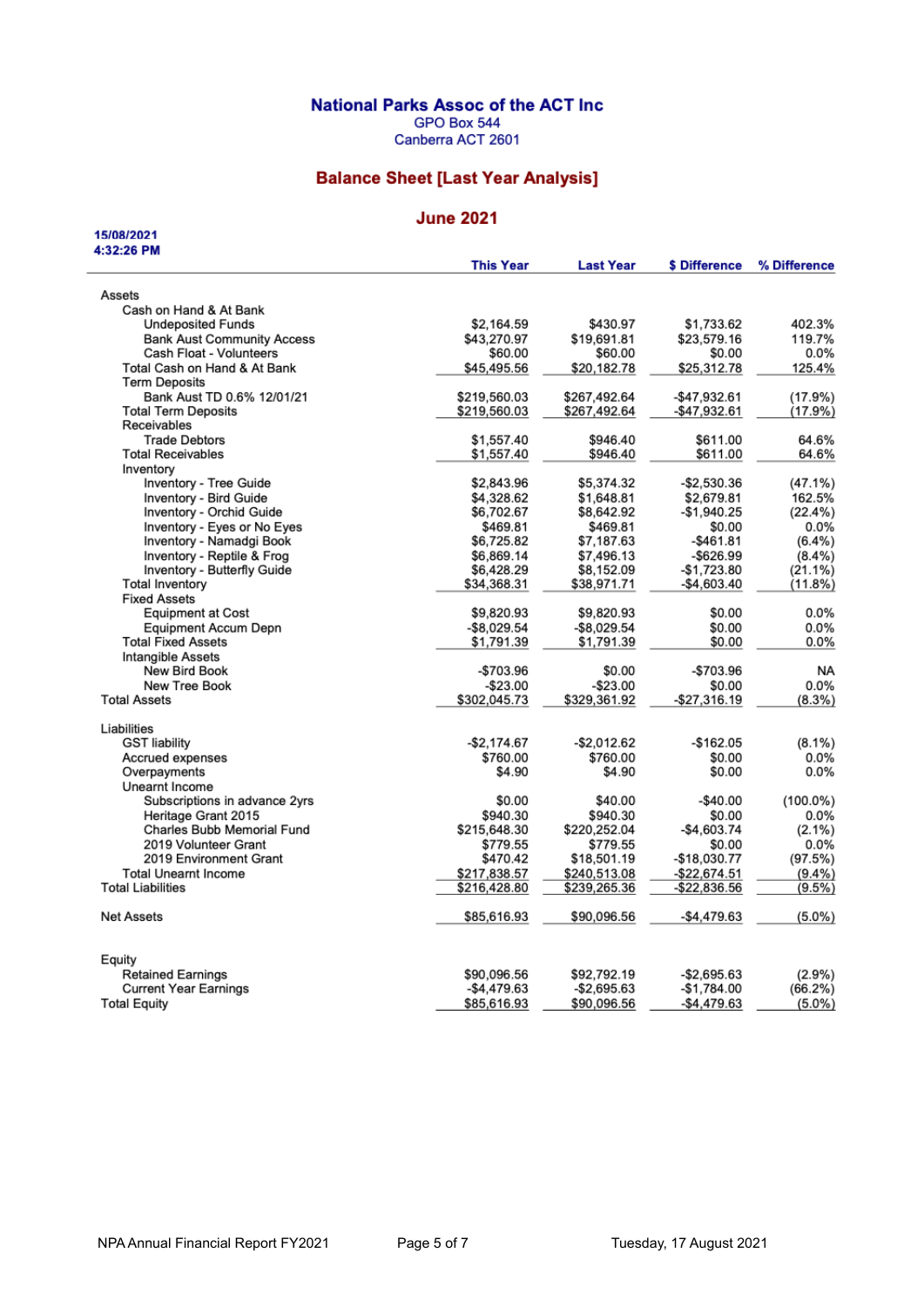#### **National Parks Assoc of the ACT Inc** GPO Box 544

Canberra ACT 2601

# **Profit & Loss [Last Year Analysis]**

### July 2020 through June 2021

| 15/08/2021                                |                  |                  |               |              |
|-------------------------------------------|------------------|------------------|---------------|--------------|
| 4:33:55 PM                                | <b>This Year</b> | <b>Last Year</b> | \$ Difference | % Difference |
|                                           |                  |                  |               |              |
| Income<br><b>Membership Subscriptions</b> | \$5,460.00       | \$5,425.68       | \$34.32       | 0.6%         |
| Donations - Tax deductible                | \$15,492.50      | \$25,245.99      | -\$9,753.49   | (38.6%)      |
| Donations - Non-Deductible                | \$1,308.29       | \$59.00          | \$1,249.29    | 2,117.4%     |
| <b>Publication Sales</b>                  |                  |                  |               |              |
| Sales - Tree Guide                        | \$3,585.00       | \$1,760.00       | \$1,825.00    | 103.7%       |
| Sales - Bird Guide                        | \$9,780.00       | \$4,712.27       | \$5,067.73    | 107.5%       |
| Sales - Orchid Guide                      | \$1,739.97       | \$785.48         | \$954.49      | 121.5%       |
| Sales - Eyes or No Eyes                   | \$0.00           | \$55.46          | $-$55.46$     | $(100.0\%)$  |
| Sales - Namadgi Book                      | \$504.56         | \$461.81         | \$42.75       | 9.3%         |
| Sales - Reptile & Frog Book               | \$945.00         | \$365.00         | \$580.00      | 158.9%       |
| Sales - Butterfly Guide                   | \$2,665.48       | \$998.18         | \$1,667.30    | 167.0%       |
| Sales - Miscellaneous                     | \$0.00           | \$394.10         | $-$ \$394.10  | $(100.0\%)$  |
| Delivery Charges Recouped                 | \$21.36          | \$16.72          | \$4.64        | 27.8%        |
| <b>Total Publication Sales</b>            | \$19,241.37      | \$9,549.02       | \$9,692.35    | 101.5%       |
| Interest                                  |                  |                  |               |              |
| CBA Cheque Acc                            | \$0.00           | \$44.00          | $-$44.00$     | $(100.0\%)$  |
| <b>Bank Aust Communitu Acc</b>            | \$32.51          | \$303.21         | $-$270.70$    | (89.3%)      |
| Bank Aust Term Deposit                    | \$2,067.39       | \$6,109.68       | $-$4,042.29$  | (66.2%)      |
| <b>Total Interest</b>                     | \$2,099.90       | \$6,456.89       | $-$4,356.99$  | (67.5%)      |
| Grant Income                              |                  |                  |               |              |
| Charles Bubb Fund                         | \$4,603.74       | \$7,591.60       | $-$2,987.86$  | $(39.4\%)$   |
| 2019 Environment Grant                    | \$18,030.77      | \$16,107.81      | \$1,922.96    | 11.9%        |
| 2019 Bank Aust Grant                      | \$0.00           | \$8,360.00       | $-$8,360.00$  | $(100.0\%)$  |
| 2020 Photo Comp prizes<br>Other Income    | \$8,000.00       | \$0.00           | \$8,000.00    | NA.          |
| Sundry Income                             | \$327.25         | \$0.00           | \$327.25      | NA.          |
| <b>Total Income</b>                       | \$74,563.82      | \$78,795.99      | $-$4,232.17$  | (5.4%)       |
|                                           |                  |                  |               |              |
| Cost Of Sales                             |                  |                  |               |              |
| COS - Tree Guide                          | \$2,488.54       | \$1,097.89       | \$1,390.65    | 126.7%       |
| COS - Bird Guide                          | \$5,032.72       | \$2,384.21       | \$2,648.51    | 111.1%       |
| COS - Orchid Guide                        | \$1,869.70       | \$793.76         | \$1,075.94    | 135.5%       |
| COS - Eyes or No Eyes                     | \$0.00           | \$78.30          | $-$78.30$     | $(100.0\%)$  |
| COS - Namadgi Book                        | \$323.79         | \$286.68         | \$37.11       | 12.9%        |
| COS - Reptile & Frog                      | \$589.56         | \$205.89         | \$383.67      | 186.3%       |
| COS - Butterfly Guide                     | \$1,651.12       | \$560.90         | \$1,090.22    | 194.4%       |
| <b>Stock Adjustments</b>                  | \$0.00           | \$947.21         | -\$947.21     | (100.0%)     |
| <b>Total Cost Of Sales</b>                | \$11,955.43      | \$6,354.84       | \$5,600.59    | 88.1%        |
| Gross Profit                              | \$62,608.39      | \$72,441.15      | $-$9.832.76$  | (13.6%)      |
| Expenses                                  |                  |                  |               |              |
| Office costs                              |                  |                  |               |              |
| Postage                                   | \$212.02         | \$66.35          | \$145.67      | 219.5%       |
| Office supplies                           | \$61.64          | \$169.72         | $-$108.08$    | (63.7%)      |
| Internet and computer                     | \$425.02         | \$2,241.27       | $-$1,816.25$  | (81.0%)      |
| External printing                         | \$568.55         | \$544.91         | \$23.64       | 4.3%         |
| Insurance - Office & Storage              | \$676.70         | \$606.00         | \$70.70       | 11.7%        |
| Accommodation                             | \$3,820.00       | \$3,780.00       | \$40.00       | 1.1%         |
| <b>Total Office costs</b>                 | \$5,763.93       | \$7,408.25       | $-$1,644.32$  | (22.2%)      |
| <b>Membership Costs</b>                   |                  |                  |               |              |
| Bushwalking Australia/NSW                 | \$1,744.60       | \$1,787.50       | $-$ \$42.90   | $(2.4\%)$    |
| Insurance Public Liability                | \$1,022.77       | \$1,067.86       | $-$ \$45.09   | $(4.2\%)$    |
| <b>Other Memberships</b>                  | \$277.27         | \$313.63         | $-$36.36$     | (11.6%)      |
| Volunteer travel reimbursement            | \$520.00         | \$3,156.59       | -\$2,636.59   | (83.5%)      |
| <b>Total Membership Costs</b>             | \$3,564.64       | \$6,325.58       | -\$2,760.94   | (43.6%)      |
| Meeting costs                             |                  |                  |               |              |
| Meeting Room Hire                         | \$0.00           | \$1,441.32       | $-$1,441.32$  | $(100.0\%)$  |
| Catering                                  | \$0.00           | \$3,920.19       | -\$3,920.19   | $(100.0\%)$  |
| <b>Total Meeting costs</b>                | \$0.00           | \$5,361.51       | $-$5,361.51$  | $(100.0\%)$  |
| <b>Bulletin Expenses</b>                  |                  |                  |               |              |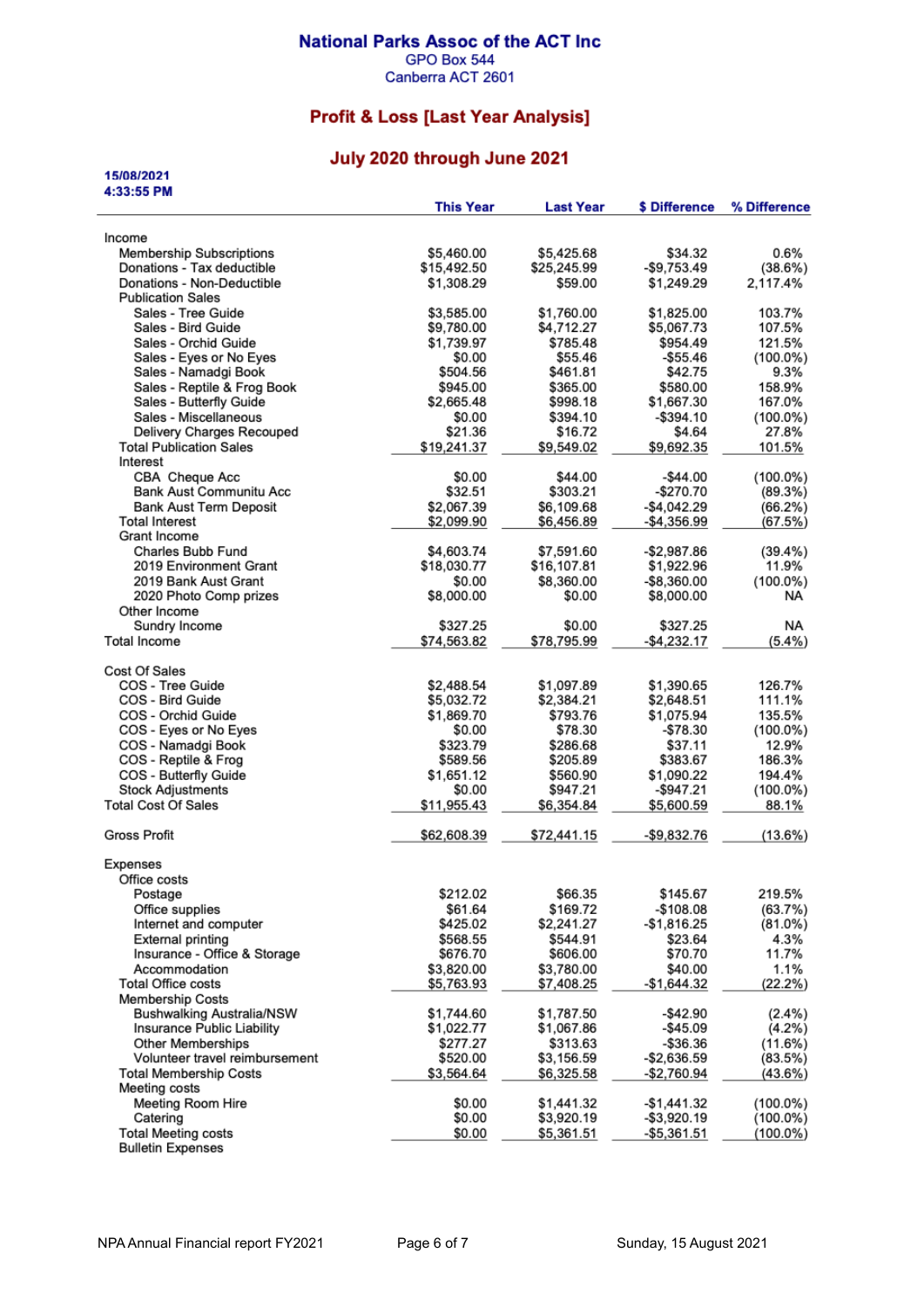#### **National Parks Assoc of the ACT Inc.**

## **Profit & Loss [Last Year Analysis]**

### July 2020 through June 2021

15/08/2021

| 4:33:55 PM                                   |                  |                  |                |              |
|----------------------------------------------|------------------|------------------|----------------|--------------|
|                                              | <b>This Year</b> | <b>Last Year</b> | \$ Difference  | % Difference |
| <b>Bulletin - Printing Costs</b>             | \$4,114.64       | \$3,889.00       | \$225.64       | 5.8%         |
| <b>Bulletin - Postage</b>                    | \$418.83         | \$217.70         | \$201.13       | 92.4%        |
| <b>Bulletin - Miscellaneous Costs</b>        | \$0.00           | \$100.00         | -\$100.00      | $(100.0\%)$  |
| <b>Total Bulletin Expenses</b>               | \$4,533.47       | \$4,206.70       | \$326.77       | 7.8%         |
| Corporate & Financial Costs                  |                  |                  |                |              |
| <b>Audit Costs</b>                           | \$0.00           | \$21.82          | -\$21.82       | $(100.0\%)$  |
| <b>Bank Fees</b>                             | \$0.00           | \$115.81         | $-$115.81$     | $(100.0\%)$  |
| Merchant fees                                | \$107.43         | \$64.79          | \$42.64        | 65.8%        |
| <b>Total Corporate &amp; Financial Costs</b> | \$107.43         | \$202.42         | $-$ \$94.99    | $(46.9\%)$   |
| <b>Tangible Asset costs</b>                  |                  |                  |                |              |
| <b>Inventory Adjustments</b>                 | \$10.38          | \$15.48          | $-$5.10$       | (32.9%)      |
| <b>Project Expenses</b>                      |                  |                  |                |              |
| Scholarships                                 | \$9,000.00       | \$9,000.00       | \$0.00         | $0.0\%$      |
| Earless Dragon Project at CU                 | \$0.00           | \$2,500.00       | $-$2,500.00$   | $(100.0\%)$  |
| Rosenburg Tracking project                   | \$15,908.03      | \$20,154.72      | $-$4,246.69$   | $(21.1\%)$   |
| <b>Feral Animals Project</b>                 | \$5,000.00       | \$222.73         | \$4,777.27     | 2.144.9%     |
| <b>Volunteer Grant</b>                       | \$136.32         | \$0.00           | \$136.32       | NA.          |
| Little Eagle project                         | \$0.00           | \$2,884.00       | $-$ \$2.884.00 | $(100.0\%)$  |
| VIP Tour project 2019                        | \$0.00           | \$5,566.05       | $-$5,566.05$   | $(100.0\%)$  |
| <b>Butterfly Statistics Project</b>          | \$0.00           | \$8,360.00       | $-$ \$8,360.00 | $(100.0\%)$  |
| <b>Trailer Project</b>                       | \$10,711.72      | \$0.00           | \$10,711.72    | NA.          |
| Photo Competition 2020                       | \$8,283.86       | \$0.00           | \$8,283.86     | NA           |
| <b>Total Project Expenses</b>                | \$49,039.93      | \$48,687.50      | \$352.43       | 0.7%         |
| <b>Book Overheads</b>                        |                  |                  |                |              |
| Books as Gifts & Donations                   | \$381.09         | \$1,889.15       | $-$1,508.06$   | (79.8%)      |
| <b>Other Costs</b>                           |                  |                  |                |              |
| <b>Training Courses</b>                      | \$1,970.78       | \$0.00           | \$1,970.78     | NA.          |
| <b>Volunteer Costs</b>                       | \$1,525.46       | \$929.87         | \$595.59       | 64.1%        |
| <b>Other Costs</b>                           | \$190.91         | \$110.32         | \$80.59        | 73.1%        |
| <b>Total Expenses</b>                        | \$67,088.02      | \$75,136.78      | -\$8,048.76    | (10.7%       |
| Net Profit / (Loss)                          | $-$4,479.63$     | $-$2,695.63$     | $-$1,784.00$   | (66.2%)      |
|                                              |                  |                  |                |              |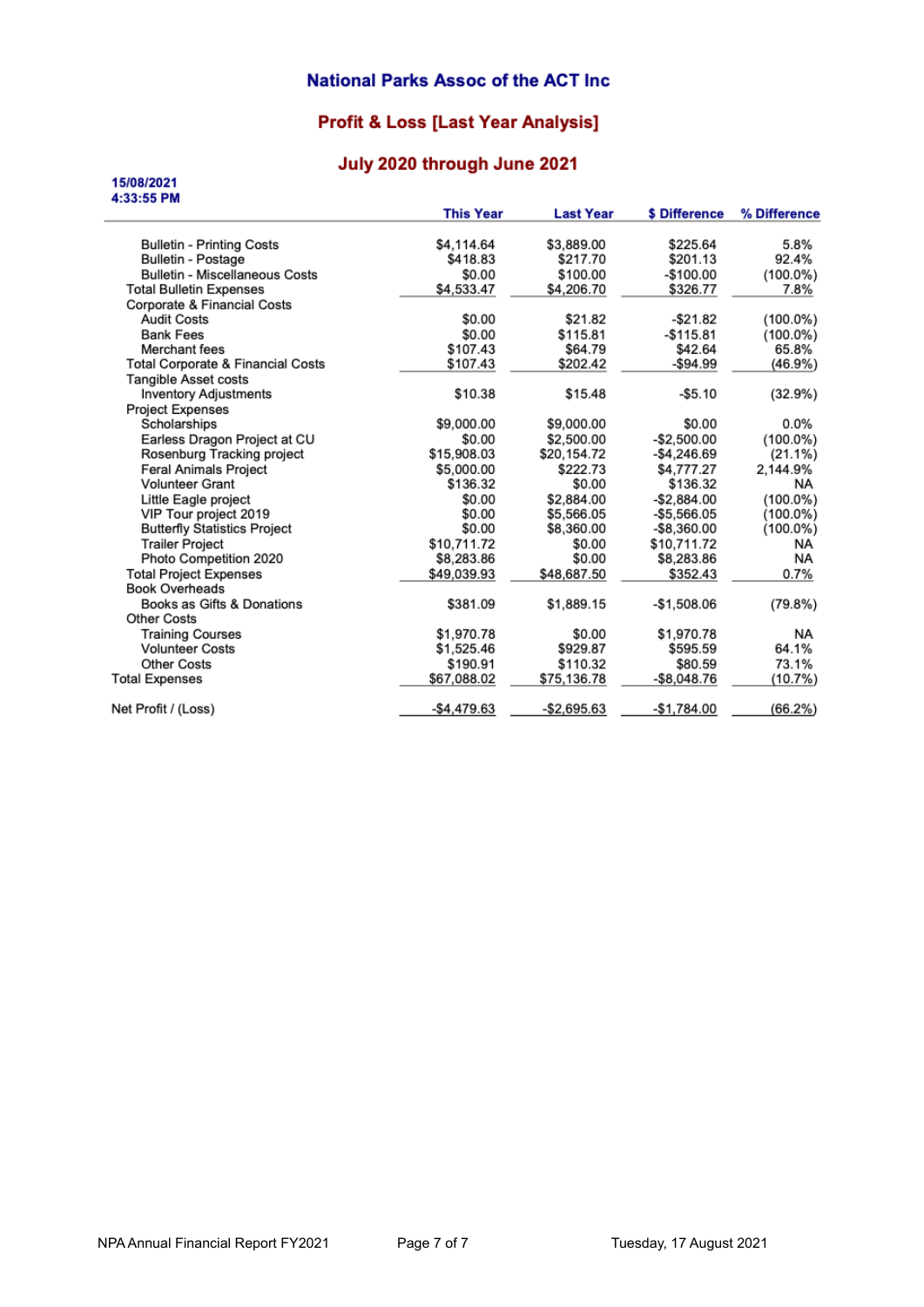| NPA Income FY21   |              |  |
|-------------------|--------------|--|
|                   | <b>TOTAL</b> |  |
| Grants            | \$30.635     |  |
| <b>Book Sales</b> | \$19.241     |  |
| Donations         | \$16.801     |  |
| Memberships       | \$5.460      |  |
| Interest          | \$2.100      |  |
| Other             | \$327        |  |
| Total<br>\$74.564 |              |  |

#### NPA Expenditure FY20

|                              | <b>TOTAL</b> |
|------------------------------|--------------|
|                              |              |
| Rosenberg's Monitor project  | \$15,908     |
| Cost of books sold           | \$11,955     |
| <b>Trailer project</b>       | \$10.712     |
| Scholarships                 | \$9,000      |
| <b>Photo Competition</b>     | \$8,284      |
| Office costs                 | \$5,764      |
| <b>Feral Animals project</b> | \$5,000      |
| <b>Bulletins</b>             | \$4,533      |
| Membership costs             | \$3,565      |
| Volunteers                   | \$3,496      |
| Books as gifts               | \$381        |
| Other                        | \$328        |
| Finance & bank fees          | \$107        |
| Inventory adjustments        | \$10         |
| Total                        | \$79,043     |





10%

11% 14%

15%

20%

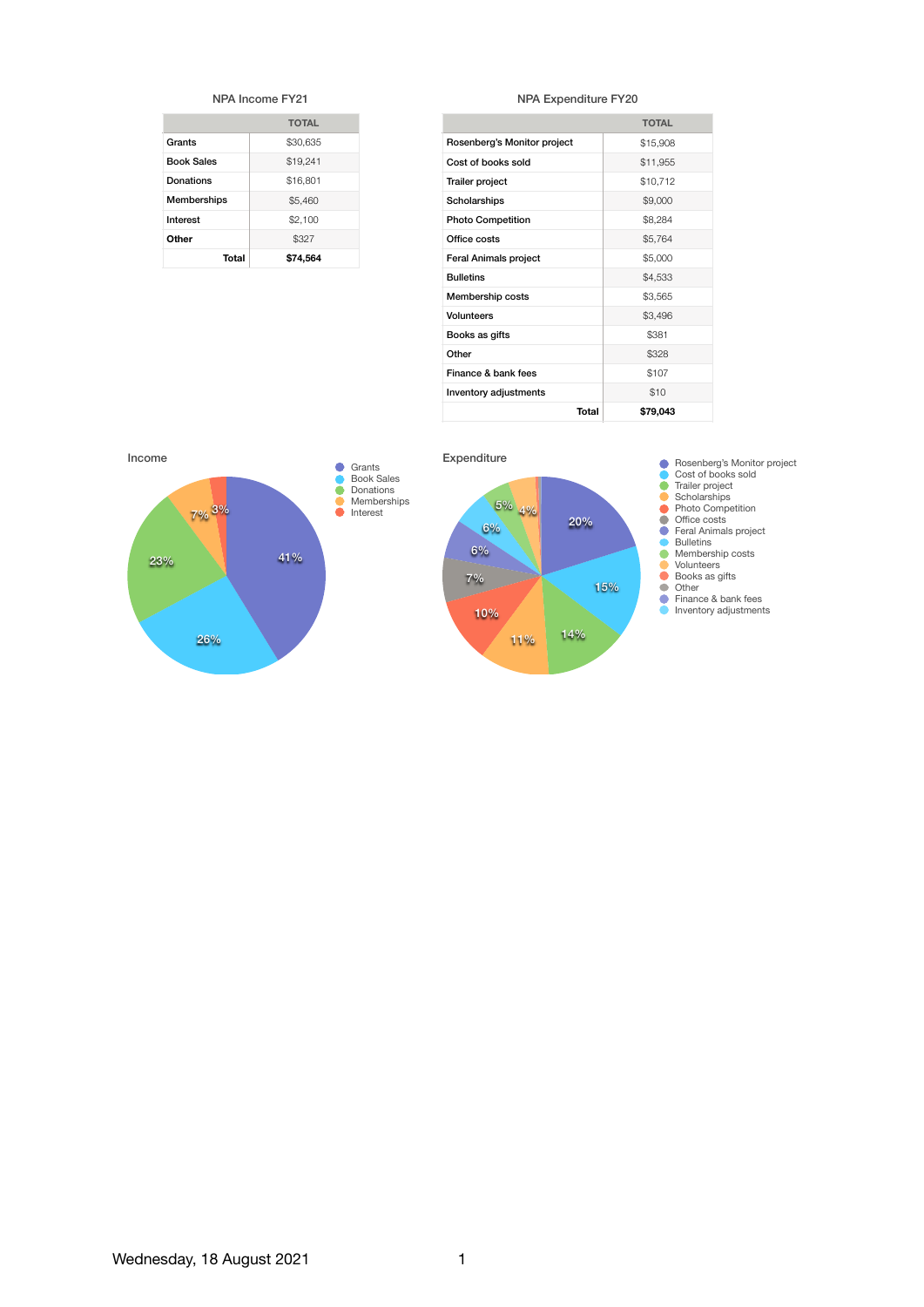# **To the members of the National Parks Association of the Australian Capital Territory Incorporated**

#### **Scope and Independence**

I have audited the accompanying financial report, of the National Parks Association of the Australian Capital Territory Incorporated, which comprises the Report of the Board of Directors, Profit and Loss Statements for the Club and Service Accounts, Balance Sheet as of 30 June 2021 for the National Parks Association of the Australian Capital Territory Incorporated for the year then ended.

I have conducted an independent audit of the financial report in order to express an opinion on it to the members.

I disclaim any assumption of responsibility for any reliance on this report or on the financial report to which it relates, to any person other then the members or for any purposes other than that for which it was prepared.

#### The responsibility of those charged with governance for the financial report

The Committee of the National Parks Association of the Australian Capital Territory Incorporated is responsible for the preparation and presentation of the financial report and have determined that the accounting policies used are appropriate to meet the financial reporting requirements of the National Parks Association of the Australian Capital Territory Incorporated and are appropriate to meet the needs of the members. The Committee's responsibility also includes establishing and maintaining internal controls relevant to the preparation and fair presentation of the financial report that is free from material misstatement, whether due to fraud or error, selecting and applying appropriate accounting policies and making accounting estimates that are reasonable in the circumstances.

#### **Auditor's Responsibility**

My responsibility is to express an opinion on the financial report based on my audit. I conducted the audit in accordance with Australian Audit Standards to provide reasonable assurance whether the financial report is free of material misstatement.

My procedures included examination of evidence supporting the amounts and other disclosures in the financial reports and the evaluation of accounting policies and significant accounting estimates. These procedures have been undertaken to form an opinion as to whether, in all material respects, the financial report is presented fairly in accordance with Accounting Standards, other mandatory professional reporting requirements and the requirements of the National Parks Association of the Australian Capital Territory Incorporated to present a view which is consistent with my understanding of the organisation's financial position and the results of its operations.

The audit opinion expressed in this report has been formed on the above basis.